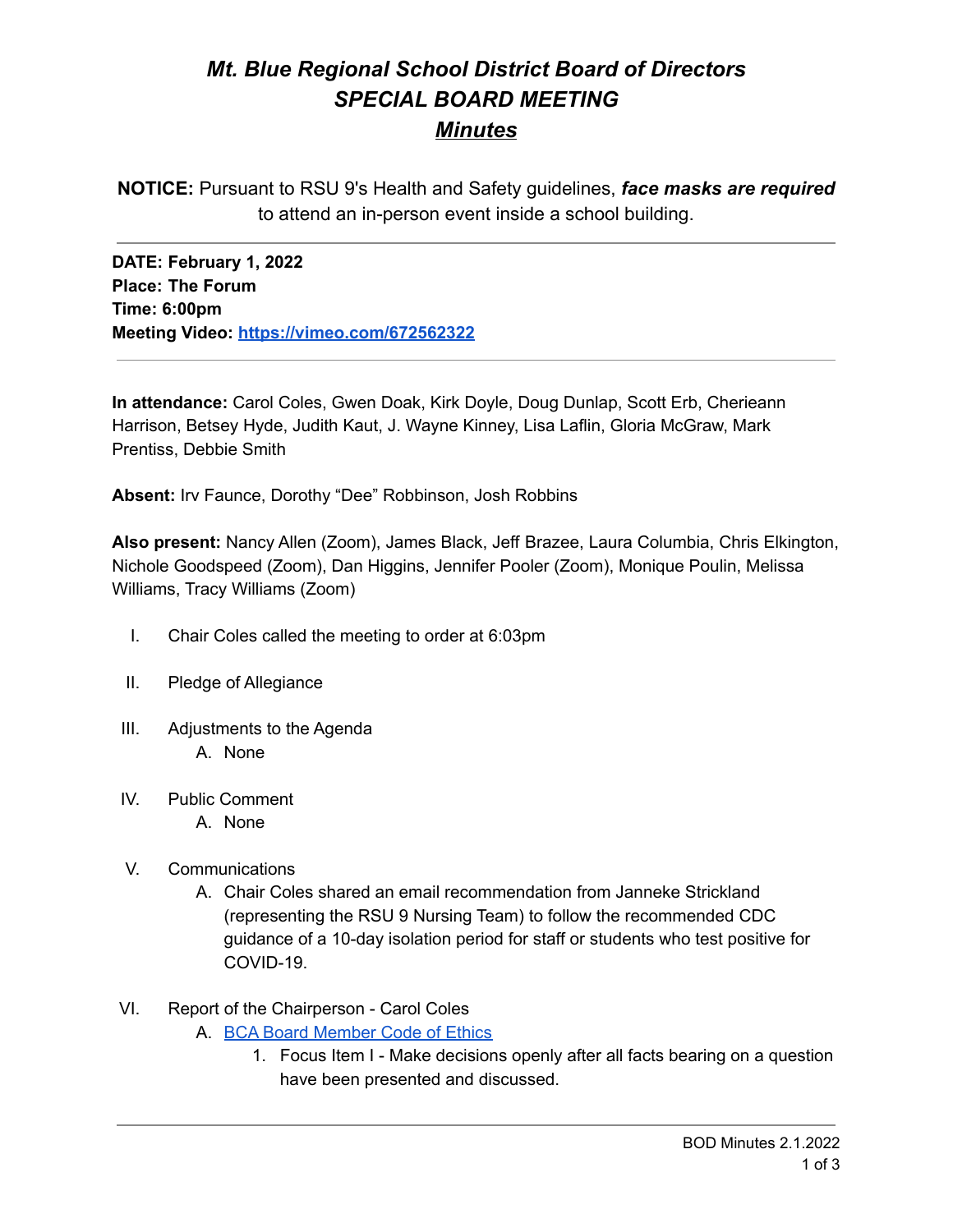## VII. New Business

## A. Cancellation of February 22nd Board Meeting

1. We do not normally have a Board Meeting during school vacation weeks.

| Motion to cancel the Board<br>Meeting on February 22,<br>2022. | Yeas: Carol Coles, Gwen<br>Doak, Kirk Doyle, Doug<br>Dunlap, Scott Erb, Cherieann<br>Harrison, Betsey Hyde, Judith<br>Kaut, J. Wayne Kinney, Lisa<br>Laflin, Gloria McGraw, Mark<br>Prentiss, Debbie Smith<br>Nays: None<br>Abstained: None<br>Vote: 13:0:0 (822:0:0) | Motion: Gwen Doak<br>Seconded: Lisa Laflin<br>Motion: Passed |
|----------------------------------------------------------------|-----------------------------------------------------------------------------------------------------------------------------------------------------------------------------------------------------------------------------------------------------------------------|--------------------------------------------------------------|
|----------------------------------------------------------------|-----------------------------------------------------------------------------------------------------------------------------------------------------------------------------------------------------------------------------------------------------------------------|--------------------------------------------------------------|

No dIscussion was heard.

- B. ME CDC & ME DOE Updated Recommendations
	- 1. Positive Case Changes Review
	- 2. Superintendent's [Recommendation](https://drive.google.com/file/d/1J16mntpQrk-62pZGlXj4IJ6TGmLqXLCv/view?usp=sharing/view?usp=sharingiew?usp=sharing) Dated 2/1/2022
		- a) PreK-5 will continue to follow the 5 days of isolation, and add to it the 5 days of masking outside. They will reinforce and redouble their efforts to make sure students are eating breakfast, lunch, or snacks at least 3 feet apart. Students who test positive will need to wear a mask outside at recess.
		- b) Grades 6-12 will return to 10 days of isolation with a review of this expectation to be completed at the March 8th, Board Mtg.
		- c) If the total weekly district numbers go below 45 cases, we ask the Board to give permission to the Superintendent that PreK-12 will all use a common 5-day isolation, and 5 days in school masked etc., as long as student symptoms have reduced significantly, as we believe we can better ensure that all of our schools have the capacity to enforce these guidelines with much reduced caseloads of total students.

| Motion to accept the<br>Superintendent's<br>Recommendation dated Feb.<br>1. 2022. | Yeas: Gwen Doak, Kirk<br>Doyle, Doug Dunlap, Scott<br>Erb, Cherieann Harrison,<br>Betsey Hyde, Judith Kaut,<br>Lisa Laflin, Gloria McGraw,<br>Mark Prentiss, Debbie Smith<br>Nays: Carol Coles, J. Wayne<br>Kinney | Motion: Gloria McGraw<br>Seconded: Scott Erb<br>Motion: Passed |
|-----------------------------------------------------------------------------------|--------------------------------------------------------------------------------------------------------------------------------------------------------------------------------------------------------------------|----------------------------------------------------------------|
|-----------------------------------------------------------------------------------|--------------------------------------------------------------------------------------------------------------------------------------------------------------------------------------------------------------------|----------------------------------------------------------------|